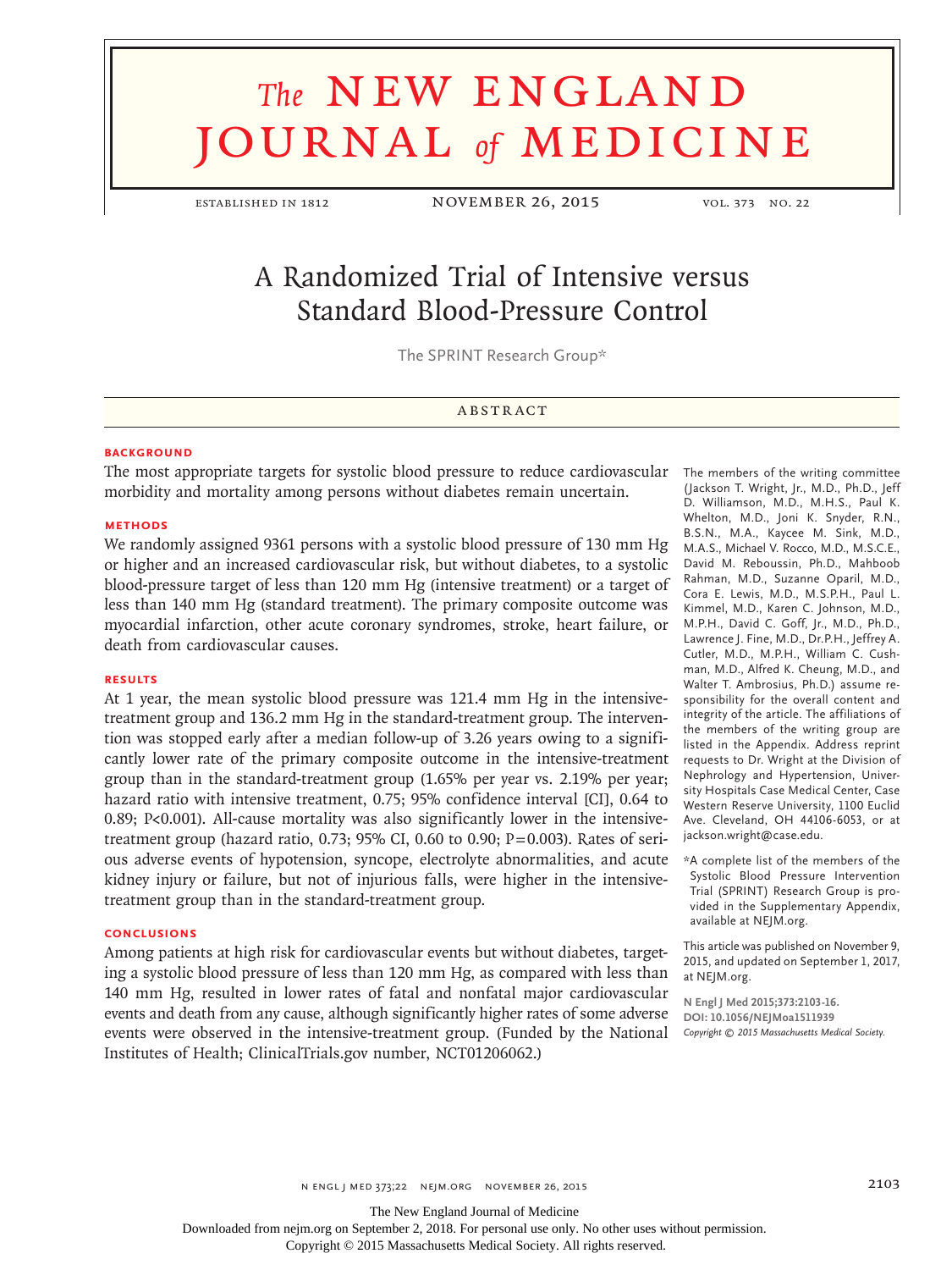TYPERTENSION IS HIGHLY PREVALENT<br>in the adult population in the United<br>States, especially among persons older<br>than 60 years of age, and affects approximately in the adult population in the United States, especially among persons older than 60 years of age, and affects approximately 1 billion adults worldwide.<sup>1,2</sup> Among persons 50 years of age or older, isolated systolic hypertension is the most common form of hypertension, $3,4$ and systolic blood pressure becomes more important than diastolic blood pressure as an independent risk predictor for coronary events, stroke, heart failure, and end-stage renal disease (ESRD).<sup>5-13</sup> The Global Burden of Disease Study identified elevated blood pressure as the leading risk factor, among 67 studied, for death and disabilityadjusted life-years lost during 2010.14

Clinical trials have shown that treatment of hypertension reduces the risk of cardiovascular disease outcomes, including incident stroke (by 35 to 40%), myocardial infarction (by 15 to 25%), and heart failure (by up to  $64\%$ ).<sup>5,15,16</sup> However, the target for systolic blood-pressure lowering is uncertain. Observational studies have shown a progressive increase in cardiovascular risk as systolic blood pressure rises above 115 mm Hg,<sup>10</sup> but the available evidence from randomized, controlled trials in the general population of patients with hypertension only documents the benefit of treatment to achieve a systolic bloodpressure target of less than 150 mm Hg, with limited data concerning lower blood-pressure targets. $11,17-21$  In a trial involving patients with type 2 diabetes mellitus, the rate of major cardiovascular events was similar with a systolic bloodpressure target of less than 120 mm Hg and the commonly recommended target of less than 140 mm Hg, though the rate of stroke was lower with the target of less than 120 mm Hg.<sup>22</sup> A recent trial involving patients who had had a stroke compared treatment to lower systolic blood pressure to less than 130 mm Hg with treatment to lower it to less than 150 mm Hg and showed no significant benefit of the lower target with respect to the overall risk of another stroke but a significant benefit with respect to the risk of hemorrhagic stroke.<sup>23</sup>

The hypothesis that a lower systolic bloodpressure goal (e.g., <120 mm Hg) would reduce clinical events more than a standard goal was designated by a National Heart, Lung, and Blood Institute (NHLBI) expert panel in 2007 as the most important hypothesis to test regarding the prevention of hypertension-related complications

among patients without diabetes.<sup>24</sup> The current article describes the primary results of the Systolic Blood Pressure Intervention Trial (SPRINT), which compared the benefit of treatment of systolic blood pressure to a target of less than 120 mm Hg with treatment to a target of less than 140 mm Hg.

## Methods

#### **Study Design and Oversight**

SPRINT was a randomized, controlled, open-label trial that was conducted at 102 clinical sites (organized into 5 clinical center networks) in the United States, including Puerto Rico (see the Supplementary Appendix, available with the full text of this article at NEJM.org). A trial coordinating center served as a data and biostatistical core center and supervised the central laboratory, the electrocardiography reading center, the magnetic resonance imaging reading center, and the drug-distribution center. The rationale and protocol for the trial are publicly available, $25,26$  and the protocol is available at NEJM.org.

SPRINT was sponsored by the NHLBI, with cosponsorship by the National Institute of Diabetes and Digestive and Kidney Diseases, the National Institute of Neurological Disorders and Stroke, and the National Institute on Aging. An independent data and safety monitoring board monitored unblinded trial results and safety events. The study was approved by the institutional review board at each participating study site. The steering committee designed the study, gathered the data (in collaboration with investigators at the clinics and other study units), made the decision to submit the manuscript for publication, and vouches for the fidelity of the study to the protocol. The writing committee wrote the manuscript and vouches for the completeness and accuracy of the data and analysis. The coordinating center was responsible for analyzing the data. Scientists at the National Institutes of Health participated in the design of the study and as a group had one vote on the steering committee of the trial.

#### **Study Population**

Participants were required to meet all the following criteria: an age of at least 50 years, a systolic blood pressure of 130 to 180 mm Hg (see the Supplementary Appendix), and an increased risk

*is available at NEJM.org*

Downloaded from nejm.org on September 2, 2018. For personal use only. No other uses without permission.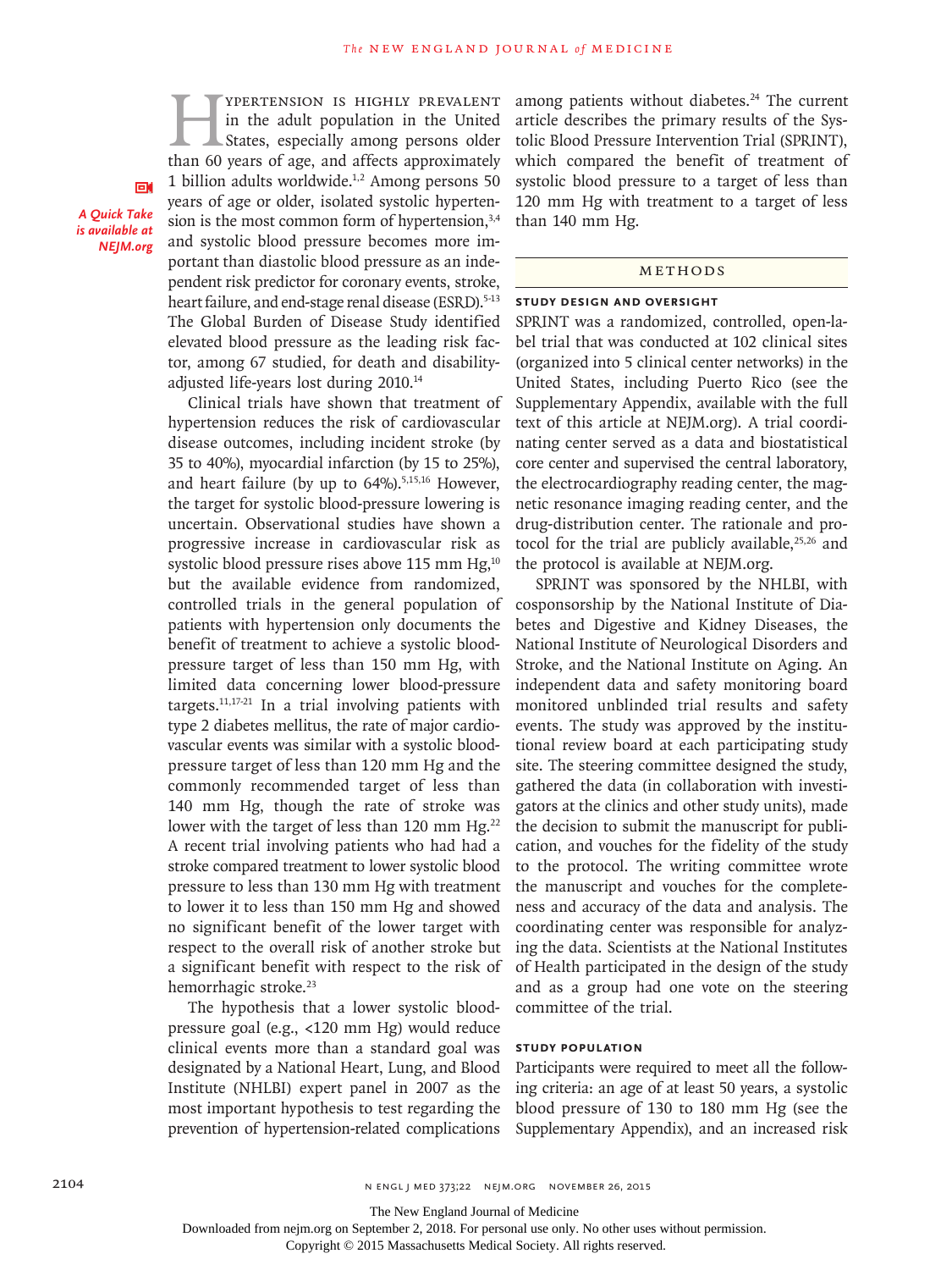of cardiovascular events. Increased cardiovascular risk was defined by one or more of the following: clinical or subclinical cardiovascular disease other than stroke; chronic kidney disease, excluding polycystic kidney disease, with an estimated glomerular filtration rate (eGFR) of 20 to less than 60 ml per minute per  $1.73 \text{ m}^2$  of bodysurface area, calculated with the use of the fourvariable Modification of Diet in Renal Disease equation; a 10-year risk of cardiovascular disease of 15% or greater on the basis of the Framingham risk score; or an age of 75 years or older. Patients with diabetes mellitus or prior stroke were excluded. Detailed inclusion and exclusion criteria are listed in the Supplementary Appendix. All participants provided written informed consent.

#### **Randomization and Interventions**

Eligible participants were assigned to a systolic blood-pressure target of either less than 140 mm Hg (the standard-treatment group) or less than 120 mm Hg (the intensive-treatment group). Randomization was stratified according to clinical site. Participants and study personnel were aware of the study-group assignments, but outcome adjudicators were not.

After the participants underwent randomization, their baseline antihypertensive regimens were adjusted on the basis of the study-group assignment. The treatment algorithms were similar to those used in the Action to Control Cardiovascular Risk in Diabetes (ACCORD) trial.22 These algorithms and our formulary are listed in Figures S1 and S2 and Table S1 in the Supplementary Appendix. All major classes of antihypertensive agents were included in the formulary and were provided at no cost to the participants. SPRINT investigators could also prescribe other antihypertensive medications (not provided by the study). The protocol encouraged, but did not mandate, the use of drug classes with the strongest evidence for reduction in cardiovascular outcomes, including thiazide-type diuretics (encouraged as the first-line agent), loop diuretics (for participants with advanced chronic kidney disease), and beta-adrenergic blockers (for those with coronary artery disease).<sup>5,27</sup> Chlorthalidone was encouraged as the primary thiazide-type diuretic, and amlodipine as the preferred calciumchannel blocker.28,29 Azilsartan and azilsartan combined with chlorthalidone were donated by Takeda Pharmaceuticals International and Arbor Pharmaceuticals; neither company had any other role in the study.

Participants were seen monthly for the first 3 months and every 3 months thereafter. Medications for participants in the intensive-treatment group were adjusted on a monthly basis to target a systolic blood pressure of less than 120 mm Hg. For participants in the standardtreatment group, medications were adjusted to target a systolic blood pressure of 135 to 139 mm Hg, and the dose was reduced if systolic blood pressure was less than 130 mm Hg on a single visit or less than 135 mm Hg on two consecutive visits. Dose adjustment was based on a mean of three blood-pressure measurements at an office visit while the patient was seated and after 5 minutes of quiet rest; the measurements were made with the use of an automated measurement system (Model 907, Omron Healthcare). Lifestyle modification was encouraged as part of the management strategy. Retention in the study and adherence to treatment were monitored prospectively and routinely throughout the trial.<sup>26</sup>

### **Study Measurements**

Demographic data were collected at baseline. Clinical and laboratory data were obtained at baseline and every 3 months thereafter. A structured interview was used in both groups every 3 months to obtain self-reported cardiovascular disease outcomes. Although the interviewers were aware of the study-group assignments, they used the same format for interviews in the two groups to minimize ascertainment bias. Medical records and electrocardiograms were obtained for documentation of events. Whenever clinicalsite staff became aware of a death, a standard protocol was used to obtain information on the event.

Serious adverse events were defined as events that were fatal or life-threatening, that resulted in clinically significant or persistent disability, that required or prolonged a hospitalization, or that were judged by the investigator to represent a clinically significant hazard or harm to the participant that might require medical or surgical intervention to prevent one of the other events listed above.<sup>30,31</sup> A short list of monitored conditions were reported as adverse events if they were evaluated in an emergency department:

The New England Journal of Medicine

Downloaded from nejm.org on September 2, 2018. For personal use only. No other uses without permission.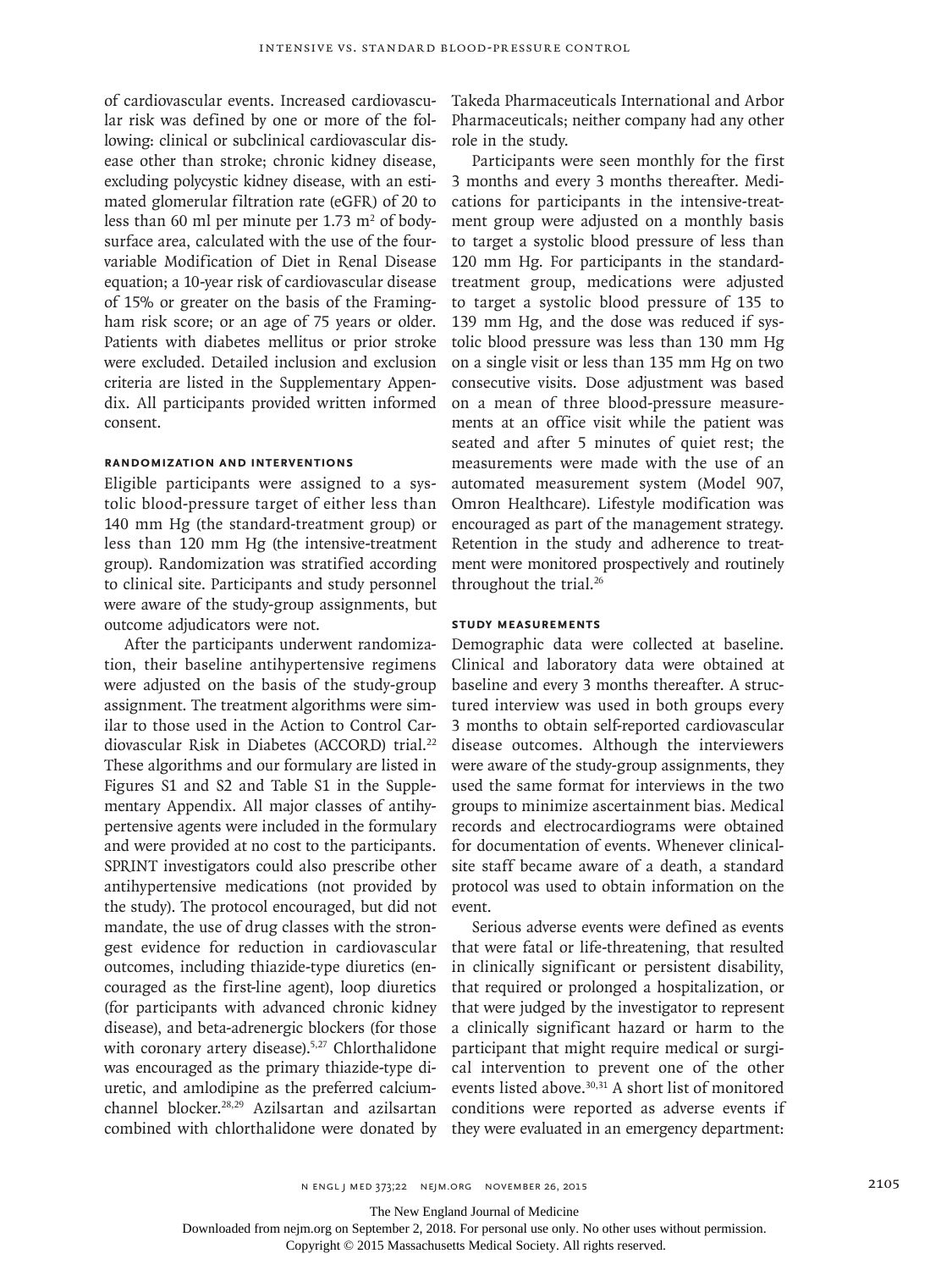hypotension, syncope, injurious falls, electrolyte abnormalities, and bradycardia. We also monitored occurrences of acute kidney injury or acute renal failure if they were noted on admission or occurred during a hospitalization and were reported in the hospital discharge summary as a primary or main secondary diagnosis. The *Medical Dictionary for Regulatory Activities* was used to classify the safety events. Coding was performed at the coordinating center, and up to three codes were assigned to each safety event. The relationship of serious adverse events to the intervention was assessed by the trial safety officer and reviewed monthly by the safety committee.

#### **Study Outcomes**

Definitions of study outcomes are outlined in the Supplementary Appendix. A committee whose members were unaware of the study-group assignments adjudicated the clinical outcomes specified in the protocol. The primary hypothesis was that treatment to reach a systolic bloodpressure target of less than 120 mm Hg, as compared with a target of less than 140 mm Hg, would result in a lower rate of the composite outcome of myocardial infarction, acute coronary syndrome not resulting in myocardial infarction, stroke, acute decompensated heart failure, or death from cardiovascular causes. Secondary outcomes included the individual components of the primary composite outcome, death from any cause, and the composite of the primary outcome or death from any cause.

We also assessed renal outcomes, using a different definition for patients with chronic kidney disease (eGFR <60 ml per minute per 1.73 m<sup>2</sup>) at baseline and those without it. The renal outcome in participants with chronic kidney disease at baseline was a composite of a decrease in the eGFR of 50% or more (confirmed by a subsequent laboratory test) or the development of ESRD requiring long-term dialysis or kidney transplantation. In participants without chronic kidney disease at baseline, the renal outcome was defined by a decrease in the eGFR of 30% or more to a value of less than 60 ml per minute per 1.73 m<sup>2</sup>. Incident albuminuria, defined for all study participants by a doubling of the ratio of urinary albumin (in milligrams) to creatinine (in grams) from less than 10 at baseline to greater than 10 during follow-up, was also a prespecified renal outcome.

Prespecified subgroups of interest for all outcomes were defined according to status with respect to cardiovascular disease at baseline (yes vs. no), status with respect to chronic kidney disease at baseline (yes vs. no), sex, race (black vs. nonblack), age ( $\lt 75$  vs.  $\ge 75$  years), and baseline systolic blood pressure in three levels (≤132 mm Hg,  $>132$  to <145 mm Hg, and  $\geq 145$  mm Hg). We also planned a comparison of the effects of systolic blood-pressure targets on incident dementia, changes in cognitive function, and cerebral small-vessel ischemic disease; these results are not presented here.

#### **Statistical Analysis**

We planned a 2-year recruitment period, with a maximum follow-up of 6 years, and anticipated a loss to follow-up of 2% per year. With an enrollment target of 9250 participants, we estimated that the trial would have 88.7% power to detect a 20% effect with respect to the primary outcome, assuming an event rate of 2.2% per year in the standard-treatment group.

Our primary analysis compared the time to the first occurrence of a primary outcome event between the two study groups with the use of the intention-to-treat approach for all randomly assigned participants; for this analysis, we used Cox proportional-hazards regression with twosided tests at the 5% level of significance, with stratification according to clinic. Follow-up time was censored on the date of last event ascertainment. Interactions between treatment effect and prespecified subgroups were assessed with a likelihood-ratio test for the interaction with the use of Hommel-adjusted P values.<sup>32</sup> Interim analyses were performed for each meeting of the data and safety monitoring board, with groupsequential stopping boundaries defined with the use of the Lan–DeMets method with an O'Brien– Fleming–type spending function.<sup>33</sup> The Fine– Gray model for the competing risk of death was used as a sensitivity analysis.<sup>34</sup>

#### **RESULTS**

#### **Study Participants**

A total of 9361 participants were enrolled between November 2010 and March 2013 (Fig. 1). Descriptive baseline statistics are presented in Table 1. On August 20, 2015, the NHLBI director accepted a recommendation from the data and

The New England Journal of Medicine

Downloaded from nejm.org on September 2, 2018. For personal use only. No other uses without permission.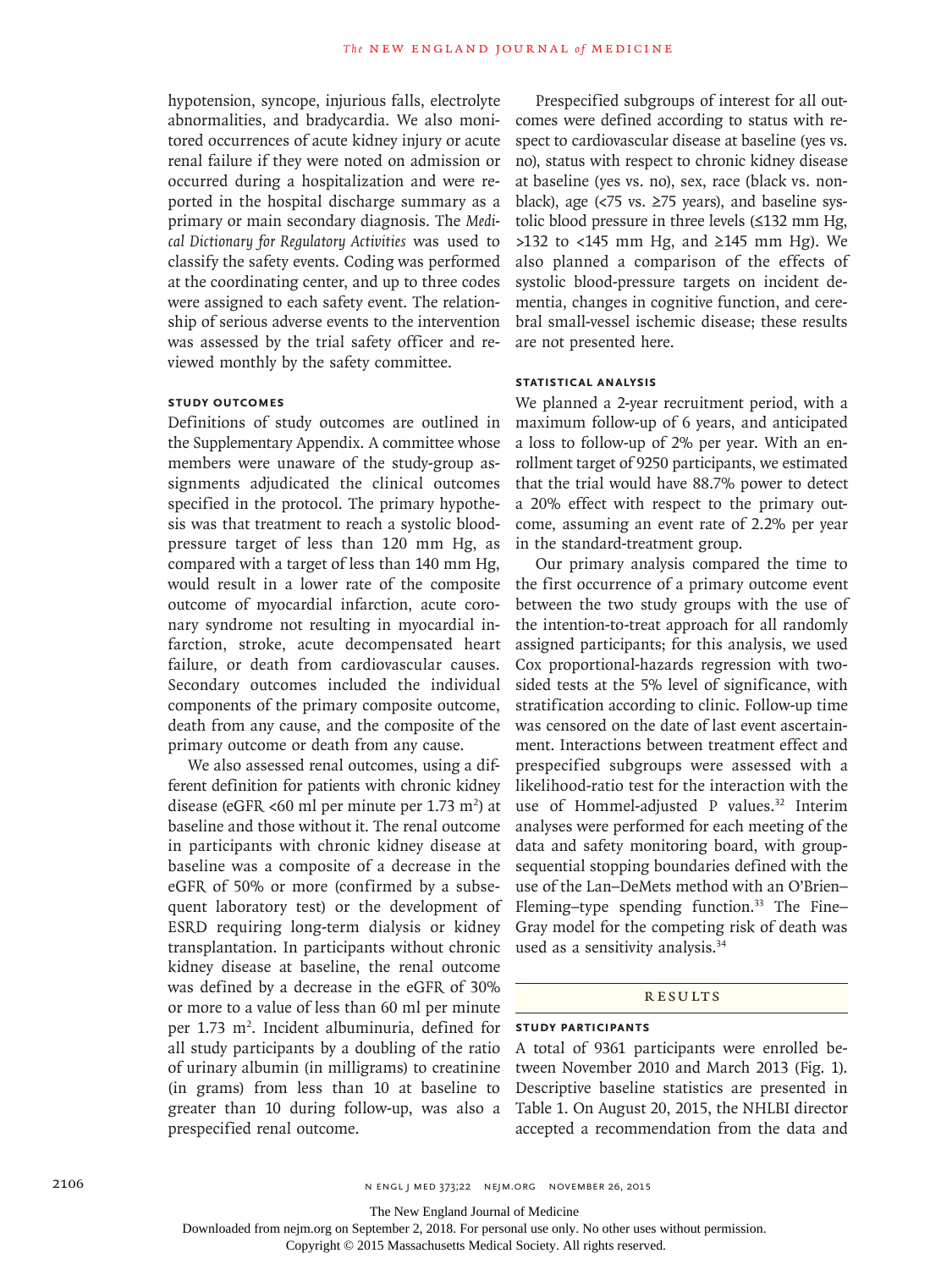safety monitoring board of the trial to inform the investigators and participants of the cardiovascular-outcome results after analyses of the primary outcome exceeded the monitoring boundary at two consecutive time points (Fig. S3 in the Supplementary Appendix), thus initiating the process to end the blood-pressure intervention early. The median follow-up on August 20, 2015, was 3.26 years of the planned average of 5 years.

#### **Blood Pressure**

The two treatment strategies resulted in a rapid and sustained between-group difference in systolic blood pressure (Fig. 2). At 1 year, the mean systolic blood pressure was 121.4 mm Hg in the intensive-treatment group and 136.2 mm Hg in the standard-treatment group, for an average difference of 14.8 mm Hg. The mean diastolic blood pressure at 1 year was 68.7 mm Hg in the intensive-treatment group and 76.3 mm Hg in the standard-treatment group (Fig. S4 in the Supplementary Appendix). Throughout the 3.26 years of follow-up, the mean systolic blood pressure was 121.5 mm Hg in the intensive-treatment group and 134.6 mm Hg in the standard-treatment group, and the mean number of bloodpressure medications was 2.8 and 1.8, respectively. The relative distribution of antihypertensive medication classes used was similar in the two groups, though the use of each class was greater in the intensive-treatment group (Table S2 in the Supplementary Appendix).

#### **Clinical Outcomes**

A primary outcome event was confirmed in 562 participants  $-243$  (1.65% per year) in the intensive-treatment group and 319 (2.19% per year) in the standard-treatment group (hazard ratio with intensive treatment, 0.75; 95% confidence interval [CI], 0.64 to 0.89; P<0.001) (Table 2). Separation in the primary outcome between the groups was apparent at 1 year (Fig. 3A). The betweengroup differences were consistent across the components of the primary outcome and other prespecified secondary outcomes (Table 2).

A total of 365 deaths occurred — 155 in the intensive-treatment group and 210 in the standard-treatment group (hazard ratio, 0.73; 95% CI, 0.60 to 0.90;  $P=0.003$ ). Separation in mortality between the groups became apparent at approximately 2 years (Fig. 3B). Causes of death are provided in Table S3 in the Supplementary Ap-



pendix. The relative risk of death from cardiovascular causes was 43% lower with the intensive intervention than with the standard treatment (P=0.005) (Table 2).

The numbers needed to treat to prevent a primary outcome event, death from any cause, and death from cardiovascular causes during the median 3.26 years of the trial were 61, 90, and 172, respectively. The effects of the intervention on the rate of the primary outcome and on the rate of death from any cause were consistent across the prespecified subgroups (Fig. 4, and Fig. S5 in the Supplementary Appendix). There were no significant interactions between treatment and subgroup with respect to the primary outcome or death from any cause. When death

The New England Journal of Medicine

Downloaded from nejm.org on September 2, 2018. For personal use only. No other uses without permission.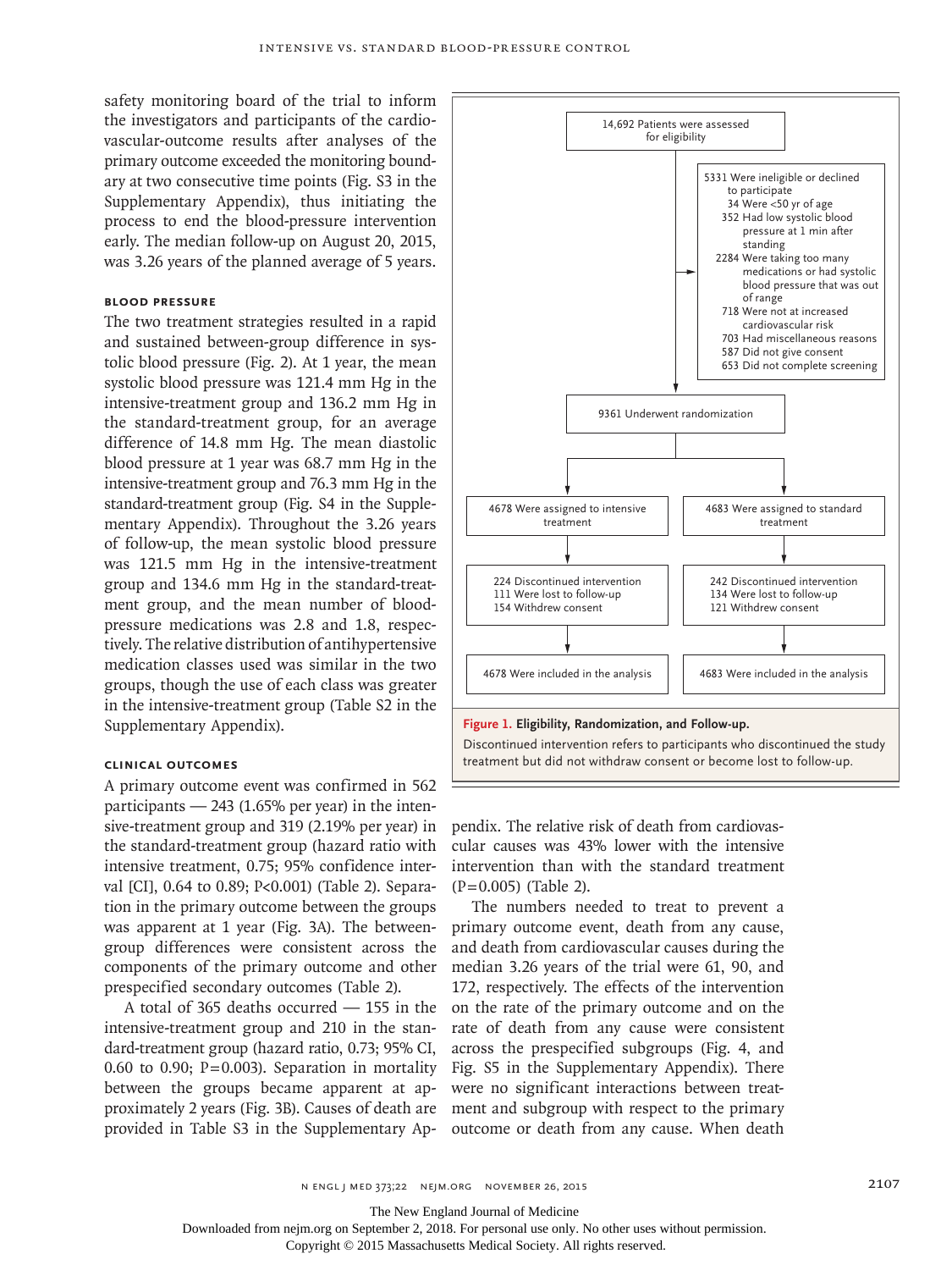| Table 1. Baseline Characteristics of the Study Participants.*       |                                            |                                           |  |  |
|---------------------------------------------------------------------|--------------------------------------------|-------------------------------------------|--|--|
| Characteristic                                                      | <b>Intensive Treatment</b><br>$(N = 4678)$ | <b>Standard Treatment</b><br>$(N = 4683)$ |  |  |
| Criterion for increased cardiovascular risk - no. (%) +             |                                            |                                           |  |  |
| Age $\geq$ 75 yr                                                    | 1317 (28.2)                                | 1319 (28.2)                               |  |  |
| Chronic kidney disease:                                             | 1330 (28.4)                                | 1316 (28.1)                               |  |  |
| Cardiovascular disease                                              | 940 (20.1)                                 | 937 (20.0)                                |  |  |
| Clinical                                                            | 779 (16.7)                                 | 783 (16.7)                                |  |  |
| Subclinical                                                         | 247(5.3)                                   | 246(5.3)                                  |  |  |
| Framingham 10-yr cardiovascular disease risk score ≥15%             | 3556 (76.0)                                | 3547 (75.7)                               |  |  |
| Female sex - no. (%)                                                | 1684 (36.0)                                | 1648 (35.2)                               |  |  |
| $Age - yr$                                                          |                                            |                                           |  |  |
| Overall                                                             | $67.9 + 9.4$                               | $67.9 + 9.5$                              |  |  |
| Among those ≥75 yr of age                                           | $79.8 \pm 3.9$                             | $79.9 + 4.1$                              |  |  |
| Race or ethnic group - no. (%) §                                    |                                            |                                           |  |  |
| Non-Hispanic black                                                  | 1379 (29.5)                                | 1423 (30.4)                               |  |  |
| Hispanic                                                            | 503 (10.8)                                 | 481 (10.3)                                |  |  |
| Non-Hispanic white                                                  | 2698 (57.7)                                | 2701 (57.7)                               |  |  |
| Other                                                               | 98(2.1)                                    | 78 (1.7)                                  |  |  |
| Black race <sup>[9]</sup>                                           | 1454(31.1)                                 | 1493 (31.9)                               |  |  |
| Baseline blood pressure - mm Hg                                     |                                            |                                           |  |  |
| Systolic                                                            | $139.7 \pm 15.8$                           | $139.7 \pm 15.4$                          |  |  |
| <b>Diastolic</b>                                                    | $78.2 + 11.9$                              | 78.0±12.0                                 |  |  |
| Distribution of systolic blood pressure - no. (%)                   |                                            |                                           |  |  |
| $\leq$ 132 mm Hg                                                    | 1583 (33.8)                                | 1553 (33.2)                               |  |  |
| >132 mm Hg to <145 mm Hg                                            | 1489 (31.8)                                | 1549 (33.1)                               |  |  |
| $\geq$ 145 mm Hg                                                    | 1606 (34.3)                                | 1581 (33.8)                               |  |  |
| Serum creatinine - mg/dl                                            | $1.07 \pm 0.34$                            | $1.08 \pm 0.34$                           |  |  |
| Estimated GFR - ml/min/1.73 m <sup>2</sup>                          |                                            |                                           |  |  |
| Among all participants                                              | $71.8 \pm 20.7$                            | $71.7 \pm 20.5$                           |  |  |
| Among those with estimated GFR $\geq 60$ ml/min/1.73 m <sup>2</sup> | $81.3 \pm 15.5$                            | $81.1 \pm 15.5$                           |  |  |
| Among those with estimated GFR <60 ml/min/1.73 m <sup>2</sup>       | $47.8 + 9.5$                               | $47.9 + 9.5$                              |  |  |
| Ratio of urinary albumin (mg) to creatinine $(g)$                   | $44.1 \pm 178.7$                           | 41.1±152.9                                |  |  |
| Fasting total cholesterol - mg/dl                                   | $190.2 + 41.4$                             | $190.0 + 40.9$                            |  |  |
| Fasting HDL cholesterol - mg/dl                                     | $52.9 \pm 14.3$                            | $52.8 \pm 14.6$                           |  |  |
| Fasting total triglycerides - mg/dl                                 | $124.8 \pm 85.8$                           | $127.1 \pm 95.0$                          |  |  |
| Fasting plasma glucose - mg/dl                                      | $98.8 \pm 13.7$                            | $98.8 \pm 13.4$                           |  |  |
| Statin use - no./total no. (%)                                      | 1978/4645 (42.6)                           | 2076/4640 (44.7)                          |  |  |
| Aspirin use - no./total no. (%)                                     | 2406/4661 (51.6)                           | 2350/4666 (50.4)                          |  |  |
| Smoking status - no. (%)                                            |                                            |                                           |  |  |
| Never smoked                                                        | 2050 (43.8)                                | 2072 (44.2)                               |  |  |
| Former smoker                                                       | 1977 (42.3)                                | 1996 (42.6)                               |  |  |
| Current smoker                                                      | 639 (13.7)                                 | 601 (12.8)                                |  |  |
| Missing data                                                        | 12(0.3)                                    | 14(0.3)                                   |  |  |
| Framingham 10-yr cardiovascular disease risk score - %              | $24.8 \pm 12.6$                            | $24.8 \pm 12.5$                           |  |  |

2108 **N ENGL J MED 373;22 NEJM.ORG NOVEMBER 26, 2015** 

The New England Journal of Medicine

Downloaded from nejm.org on September 2, 2018. For personal use only. No other uses without permission.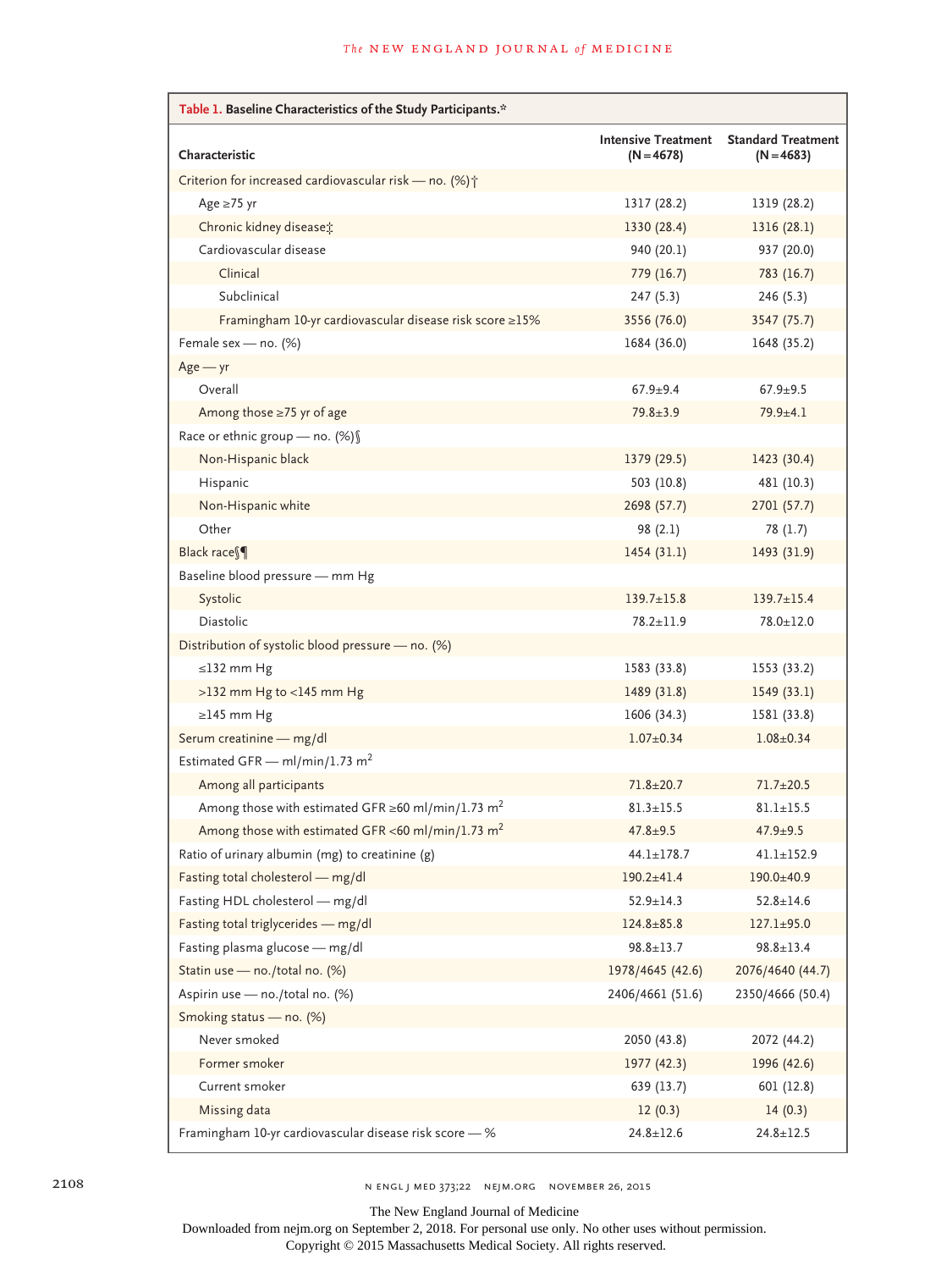| Table 1. (Continued.)                          |                                            |                                           |
|------------------------------------------------|--------------------------------------------|-------------------------------------------|
| Characteristic                                 | <b>Intensive Treatment</b><br>$(N = 4678)$ | <b>Standard Treatment</b><br>$(N = 4683)$ |
| Body-mass index                                | $29.9 + 5.8$                               | $29.8 \pm 5.7$                            |
| Antihypertensive agents – no./patient          | $1.8 + 1.0$                                | $1.8 + 1.0$                               |
| Not using antihypertensive agents — no. $(\%)$ | 432 (9.2)                                  | 450 (9.6)                                 |

\* Plus–minus values are means ±SD. There were no significant differences (P<0.05) between the two groups except for statin use (P=0.04). To convert the values for creatinine to micromoles per liter, multiply by 88.4. To convert the values for cholesterol to millimoles per liter, multiply by 0.02586. To convert the values for triglycerides to millimoles per liter, multiply by 0.01129. To convert the values for glucose to millimoles per liter, multiply by 0.05551. GFR denotes glomerular filtration rate, and HDL high-density lipoprotein.

† Increased cardiovascular risk was one of the inclusion criteria.

 $\pm$  Chronic kidney disease was defined as an estimated glomerular filtration rate of less than 60 ml per minute per 1.73 m<sup>2</sup> of body-surface area.

Race and ethnic group were self-reported.

Black race includes Hispanic black and black as part of a multiracial identification.

The body-mass index is the weight in kilograms divided by the square of the height in meters.

was treated as a competing risk in a Fine–Gray model, the results with respect to the primary outcome were virtually unchanged (hazard ratio, 0.76; 95% CI, 0.64 to 0.89).

Among participants who had chronic kidney disease at baseline, no significant between-group difference in the composite outcome of a decrease in the eGFR of 50% or more or the development of ESRD was noted, though the number of events was small (Table 2). Among participants who did not have chronic kidney disease at baseline, the incidence of the outcome defined by a decrease in the eGFR of 30% or more to a value of less than 60 ml per minute per 1.73  $m<sup>2</sup>$ was higher in the intensive-treatment group than in the standard-treatment group (1.21% per year vs. 0.35% per year; hazard ratio, 3.49; 95% CI, 2.44 to 5.10; P<0.001).

#### **Serious Adverse Events**

Serious adverse events occurred in 1793 participants in the intensive-treatment group (38.3%) and in 1736 participants in the standard-treatment group (37.1%) (hazard ratio with intensive treatment,  $1.04$ ;  $P=0.25$ ) (Table 3, and Table S4 in the Supplementary Appendix). Serious adverse events of hypotension, syncope, electrolyte abnormalities, and acute kidney injury or acute renal failure, but not injurious falls or bradycardia, occurred more frequently in the intensivetreatment group than in the standard-treatment group. Orthostatic hypotension as assessed during a clinic visit was significantly less common in the intensive-treatment group. A total of 220 participants in the intensive-treatment group

(4.7%) and 118 participants in the standardtreatment group (2.5%) had serious adverse events that were classified as possibly or definitely related to the intervention (hazard ratio, 1.88; P<0.001) (Table S5 in the Supplementary Appendix). The magnitude and pattern of differences in adverse events according to treatment assignment among participants 75 years of age or older were similar to those in the overall cohort (Table S6 in the Supplementary Appendix).

# Discussion

SPRINT showed that among adults with hypertension but without diabetes, lowering systolic blood pressure to a target goal of less than 120 mm Hg, as compared with the standard goal of less than 140 mm Hg, resulted in significantly lower rates of fatal and nonfatal cardiovascular events and death from any cause. Trial participants assigned to the lower systolic blood-pressure target (intensive-treatment group), as compared with those assigned to the higher target (standardtreatment group), had a 25% lower relative risk of the primary outcome; in addition, the intensive-treatment group had lower rates of several other important outcomes, including heart failure (38% lower relative risk), death from cardiovascular causes (43% lower relative risk), and death from any cause (27% lower relative risk). During the follow-up period of the trial (median, 3.26 years), the number needed to treat with a strategy of intensive blood-pressure control to prevent one primary outcome event was 61, and the number needed to treat to prevent one death

The New England Journal of Medicine

Downloaded from nejm.org on September 2, 2018. For personal use only. No other uses without permission.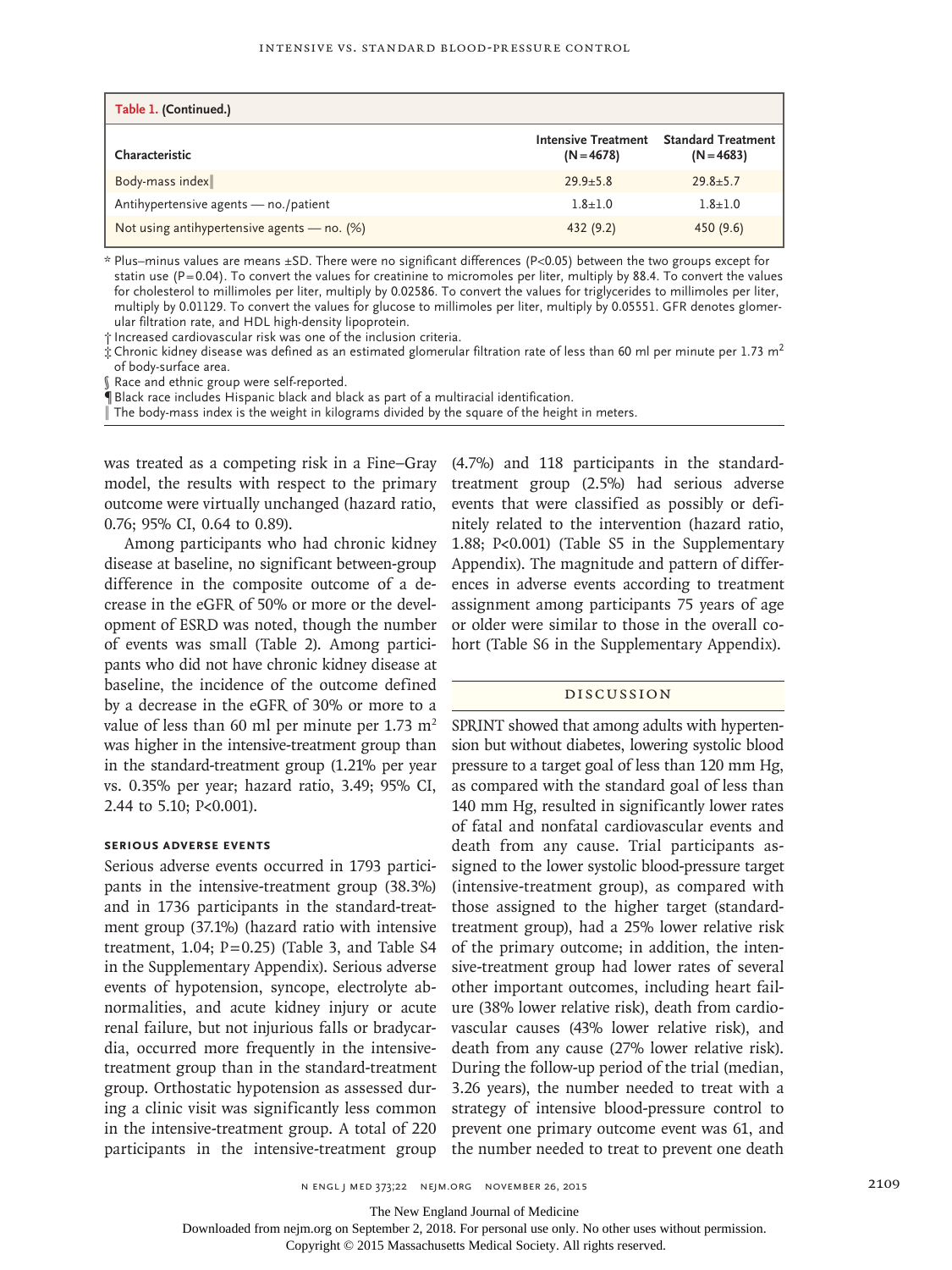

The systolic blood-pressure target in the intensive-treatment group was less than 120 mm Hg, and the target in the standard-treatment group was less than 140 mm Hg. The mean number of medications is the number of blood-

from any cause was 90. These benefits with respect to both the primary outcome and death were consistent across all prespecified subgroups, including participants 75 years of age or older.

Owing in part to a lower-than-expected decline in the eGFR and to the early termination of the trial, the number of renal events was small. Among participants who had chronic kidney disease at baseline, the number of participants with a decrease in the eGFR of 50% or more or reaching ESRD over the course of the trial did not differ significantly between the two intervention groups. Among participants who did not have chronic kidney disease at baseline, a decrease in the eGFR of 30% or more to a value of less than 60 ml per minute per  $1.73 \text{ m}^2$  occurred more frequently in the intensive-treatment group than in the standard-treatment group (1.21% per year vs. 0.35% per year). Among all participants, acute kidney injury or acute renal failure occurred more frequently in the intensive-treatment group than in the standard-treatment group (Table 3,

and Table S5 in the Supplementary Appendix). The differences in adverse renal outcomes may be related to a reversible intrarenal hemodynamic effect of the greater reduction in blood pressure and greater use of diuretics, angiotensin-converting–enzyme inhibitors, and angiotensin-receptor blockers in the intensive-treatment group.35,36 With the currently available data, there is no evidence of substantial permanent kidney injury associated with the lower systolic blood-pressure goal; however, the possibility of a long-term adverse renal outcome cannot be excluded. These observations and hypotheses need to be explored further in analyses that incorporate more clinical outcomes and longer follow-up.

The results of SPRINT add substantially to the evidence of benefits of lowering systolic blood pressure, especially in older patients with hypertension. Trials such as the Systolic Hypertension in the Elderly Program trial,<sup>17</sup> the Systolic Hypertension in Europe trial, $11$  and the Hypertension in the Very Elderly Trial<sup>18</sup> showed

The New England Journal of Medicine

Downloaded from nejm.org on September 2, 2018. For personal use only. No other uses without permission.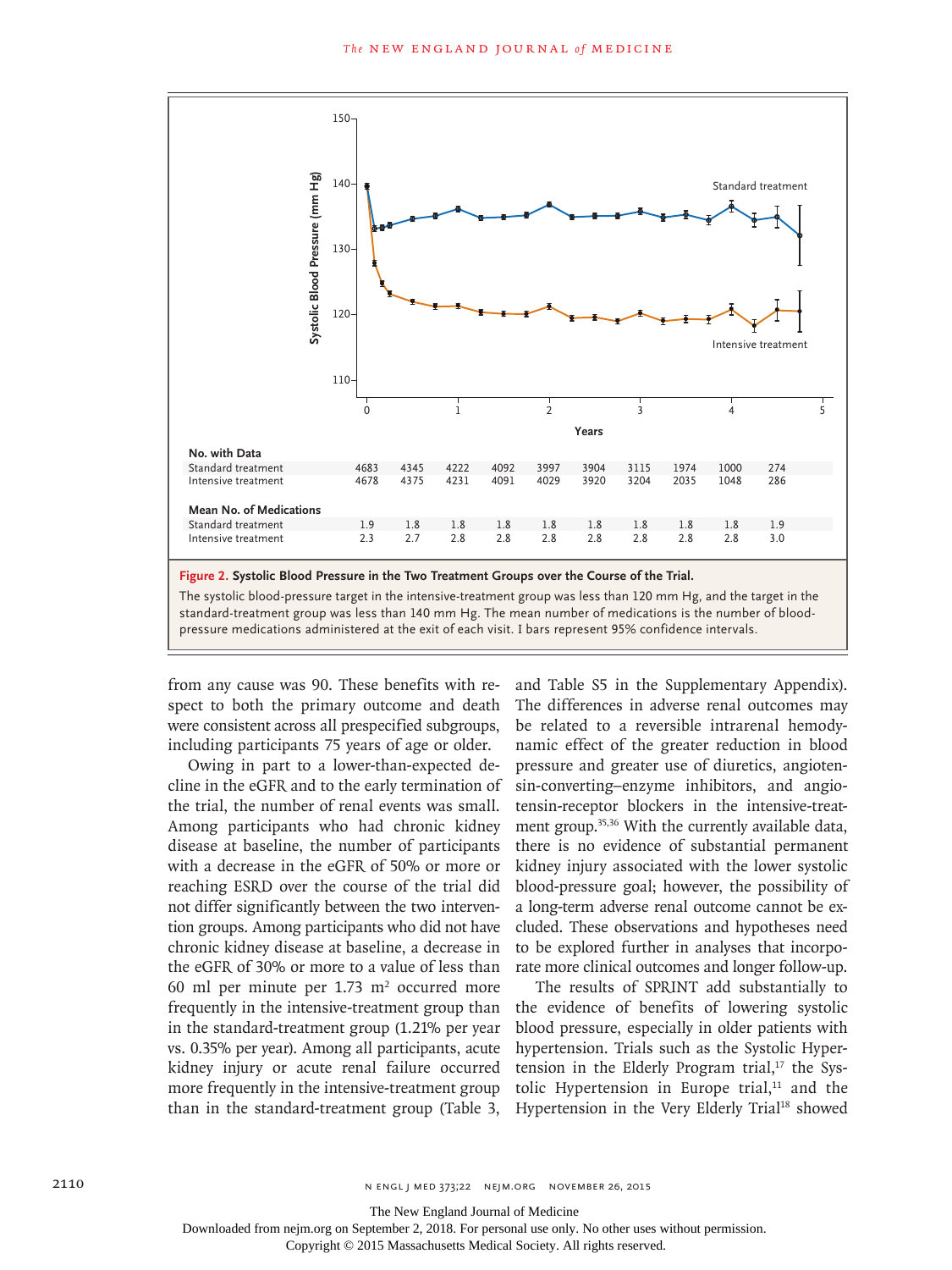| Table 2. Primary and Secondary Outcomes and Renal Outcomes.*                |                            |            |                           |            |                                 |         |
|-----------------------------------------------------------------------------|----------------------------|------------|---------------------------|------------|---------------------------------|---------|
| Outcome                                                                     | <b>Intensive Treatment</b> |            | <b>Standard Treatment</b> |            | <b>Hazard Ratio</b><br>(95% CI) | P Value |
|                                                                             | no. of patients $(%)$      | % per year | no. of patients $(\%)$    | % per year |                                 |         |
| All participants                                                            | $(N = 4678)$               |            | $(N = 4683)$              |            |                                 |         |
| Primary outcome <sup>+</sup>                                                | 243(5.2)                   | 1.65       | 319(6.8)                  | 2.19       | $0.75(0.64 - 0.89)$             | < 0.001 |
| Secondary outcomes                                                          |                            |            |                           |            |                                 |         |
| Myocardial infarction                                                       | 97(2.1)                    | 0.65       | 116(2.5)                  | 0.78       | $0.83$ (0.64-1.09)              | 0.19    |
| Acute coronary syndrome                                                     | 40 (0.9)                   | 0.27       | 40 (0.9)                  | 0.27       | $1.00(0.64 - 1.55)$             | 0.99    |
| Stroke                                                                      | 62(1.3)                    | 0.41       | 70(1.5)                   | 0.47       | $0.89(0.63 - 1.25)$             | 0.50    |
| Heart failure                                                               | 62(1.3)                    | 0.41       | 100(2.1)                  | 0.67       | $0.62$ (0.45-0.84)              | 0.002   |
| Death from cardiovascular causes                                            | 37(0.8)                    | 0.25       | 65 $(1.4)$                | 0.43       | $0.57(0.38 - 0.85)$             | 0.005   |
| Death from any cause                                                        | 155(3.3)                   | 1.03       | 210(4.5)                  | 1.40       | $0.73(0.60 - 0.90)$             | 0.003   |
| Primary outcome or death                                                    | 332 (7.1)                  | 2.25       | 423(9.0)                  | 2.90       | $0.78(0.67 - 0.90)$             | < 0.001 |
| Participants with CKD at baseline                                           | $(N = 1330)$               |            | $(N = 1316)$              |            |                                 |         |
| Composite renal outcomet:                                                   | 14(1.1)                    | 0.33       | 15(1.1)                   | 0.36       | $0.89(0.42 - 1.87)$             | 0.76    |
| $\geq$ 50% reduction in estimated GFR                                       | 10(0.8)                    | 0.23       | 11(0.8)                   | 0.26       | $0.87(0.36 - 2.07)$             | 0.75    |
| Long-term dialysis                                                          | 6(0.5)                     | 0.14       | 10(0.8)                   | 0.24       | $0.57(0.19 - 1.54)$             | 0.27    |
| Kidney transplantation                                                      | $\Omega$                   |            | $\Omega$                  |            |                                 |         |
| Incident albuminuria                                                        | 49/526 (9.3)               | 3.02       | 59/500 (11.8)             | 3.90       | $0.72(0.48 - 1.07)$             | 0.11    |
| Participants without CKD at baseline                                        | $(N = 3332)$               |            | $(N = 3345)$              |            |                                 |         |
| $\geq$ 30% reduction in estimated GFR to <60 ml/<br>min/1.73 m <sup>2</sup> | 127(3.8)                   | 1.21       | 37(1.1)                   | 0.35       | $3.49(2.44 - 5.10)$             | < 0.001 |
| Incident albuminuria                                                        | 110/1769 (6.2)             | 2.00       | 135/1831(7.4)             | 2.41       | $0.81(0.63 - 1.04)$             | 0.10    |

\* CI denotes confidence interval, and CKD chronic kidney disease.

† The primary outcome was the first occurrence of myocardial infarction, acute coronary syndrome, stroke, heart failure, or death from cardiovascular causes.

‡ The composite renal outcome for participants with CKD at baseline was the first occurrence of a reduction in the estimated GFR of 50% or more, long-term dialysis, or kidney transplantation.

§ Reductions in the estimated GFR were confirmed by a second laboratory test at least 90 days later.

¶ Incident albuminuria was defined by a doubling of the ratio of urinary albumin (in milligrams) to creatinine (in grams) from less than 10 at baseline to greater than 10 during follow-up. The denominators for number of patients represent those without albuminuria at baseline.

‖ No long-term dialysis or kidney transplantation was reported among participants without CKD at baseline.

the benefits of lowering systolic blood pressure below 150 mm Hg. However, trials evaluating systolic blood-pressure levels lower than those studied in these trials have been either underpowered<sup>19-21</sup> or performed without specific systolic blood-pressure targets.37 A major component of the controversy regarding the selection of the systolic blood-pressure goal in this population has resulted from inadequate data on the risks versus benefits of systolic blood-pressure targets below 150 mm Hg.11,17-21,37 SPRINT now provides evidence of benefits for an even lower systolic blood-pressure target than that currently recommended in most patients with hypertension.

Comparisons between SPRINT and the ACCORD trial<sup>22</sup> are inevitable, because the trials examined identical systolic blood-pressure targets (<120 mm Hg vs. <140 mm Hg). In contrast to the findings of SPRINT, the cardiovascular and mortality benefits observed in the ACCORD trial were not statistically significant and were of a lesser magnitude. Several important differences between these trials should be noted. The ACCORD trial enrolled participants with diabetes exclusively, whereas SPRINT excluded participants with diabetes; in addition, the sample size of the ACCORD trial was only half that of SPRINT (4733 vs. 9361). SPRINT enrolled an

The New England Journal of Medicine

Downloaded from nejm.org on September 2, 2018. For personal use only. No other uses without permission.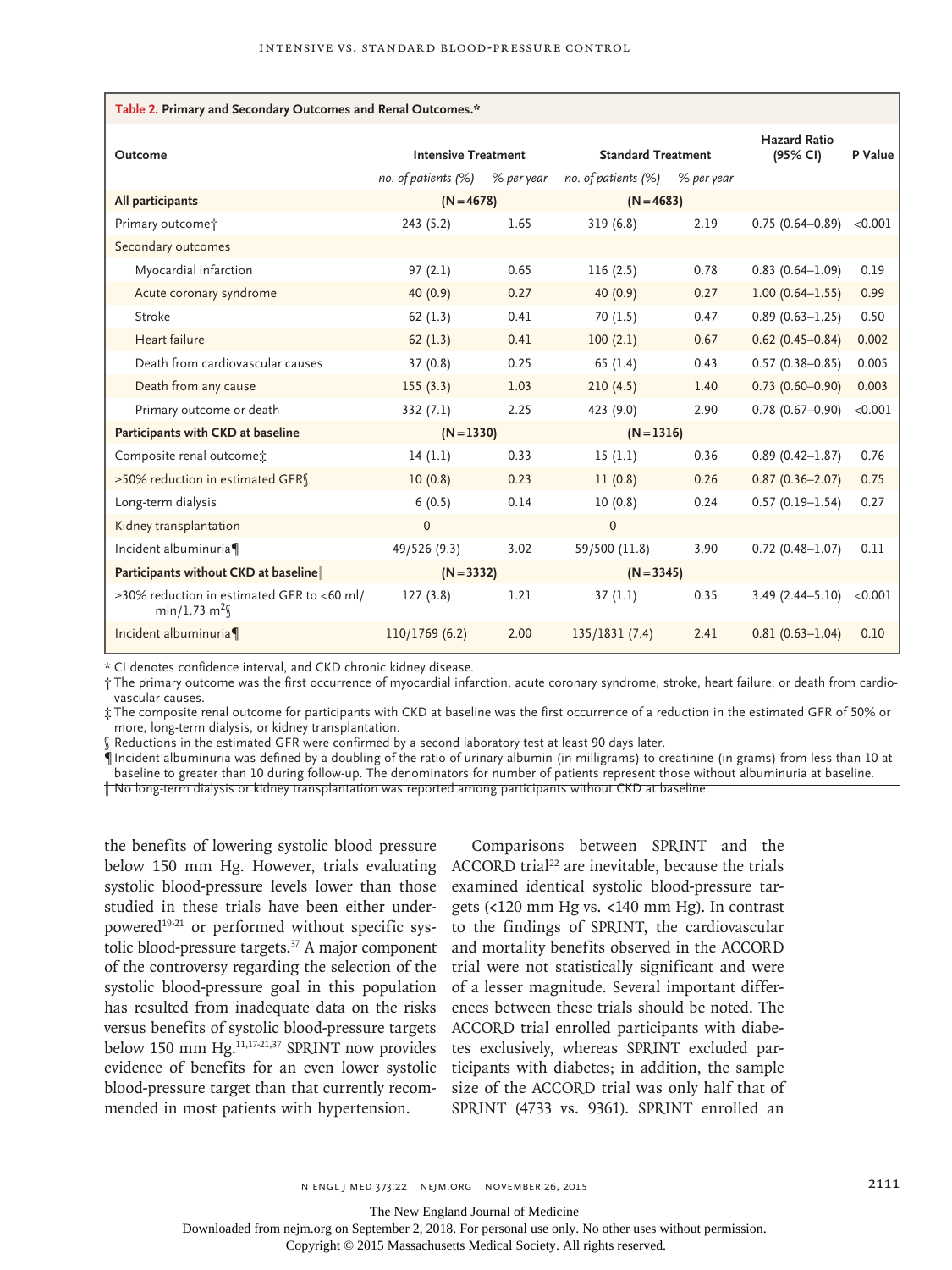

**Figure 3. Primary Outcome and Death from Any Cause.**

Shown are the cumulative hazards for the primary outcome (a composite of myocardial infarction, acute coronary syndrome, stroke, heart failure, or death from cardiovascular causes) (Panel A) and for death from any cause (Panel B). The inset in each panel shows the same data on an enlarged y axis.

> older cohort (mean age, 68 years, vs. 62 years in the ACCORD trial), with 28% of participants 75 years of age or older, and also included participants with chronic kidney disease. The ACCORD trial showed a (nonsignificant) 12% lower risk of its primary composite cardiovascular outcome, with a 95% confidence interval that included the possibility of a 27% lower risk, which is consistent with the cardiovascular benefit observed in SPRINT. The ACCORD trial also used a factorial design that included compari-

sons of standard and intensive glycemic and lipid treatment targets in the same trial. A secondary analysis of the ACCORD results showed that, as compared with the combined standard glycemia and blood-pressure treatments, intensive blood-pressure treatment alone reduced major cardiovascular outcomes by 26% without additional benefit from combining the two intensive treatments.<sup>38</sup> Thus, the difference in results between the trials could be due to differences in study design, treatment interactions, or the play of chance. An inherent difference in the cardiovascular benefits of systolic blood-pressure lowering between the population with diabetes and the population without diabetes seems unlikely but cannot be ruled out.

In the Secondary Prevention of Small Subcortical Strokes trial (intensive systolic bloodpressure goal  $\langle 130 \text{ mm Hg} \rangle^{23}$  and in the ACCORD trial (intensive systolic blood-pressure goal <120 mm Hg), the lower blood-pressure target was associated with a nonsignificant 19% lower incidence of stroke  $(P=0.08)$  and a significant 41% lower incidence of stroke, respectively, than the incidence with higher targets. The intensive-treatment group in SPRINT had a nonsignificant 11% lower incidence of stroke, though SPRINT also excluded persons with prevalent stroke or transient ischemic attack at baseline.

In SPRINT, significant between-group differences were noted in some adverse effects that were attributed to the intervention (Table S5 in the Supplementary Appendix). Orthostatic hypotension as assessed during a clinic visit (Table 3) was observed less frequently in the intensivetreatment group than in the standard-treatment group  $(P=0.01)$ , but syncope was more common among participants in the intensive-treatment group than among those in the standard-treatment group  $(3.5\% \text{ vs. } 2.4\%, \text{ P}=0.003)$ , as was hypotension (3.4% vs. 2.0%, P<0.001). There was no between-group difference in injurious falls (hazard ratio, 1.00;  $P=0.97$ ). There was a higher rate of acute kidney injury or acute renal failure in the intensive-treatment group, as noted above. These adverse events need to be weighed against the benefits with respect to cardiovascular events and death that are associated with intensive control of systolic blood pressure.

The strengths of SPRINT include a large sample size, the diversity of the population

The New England Journal of Medicine

Downloaded from nejm.org on September 2, 2018. For personal use only. No other uses without permission.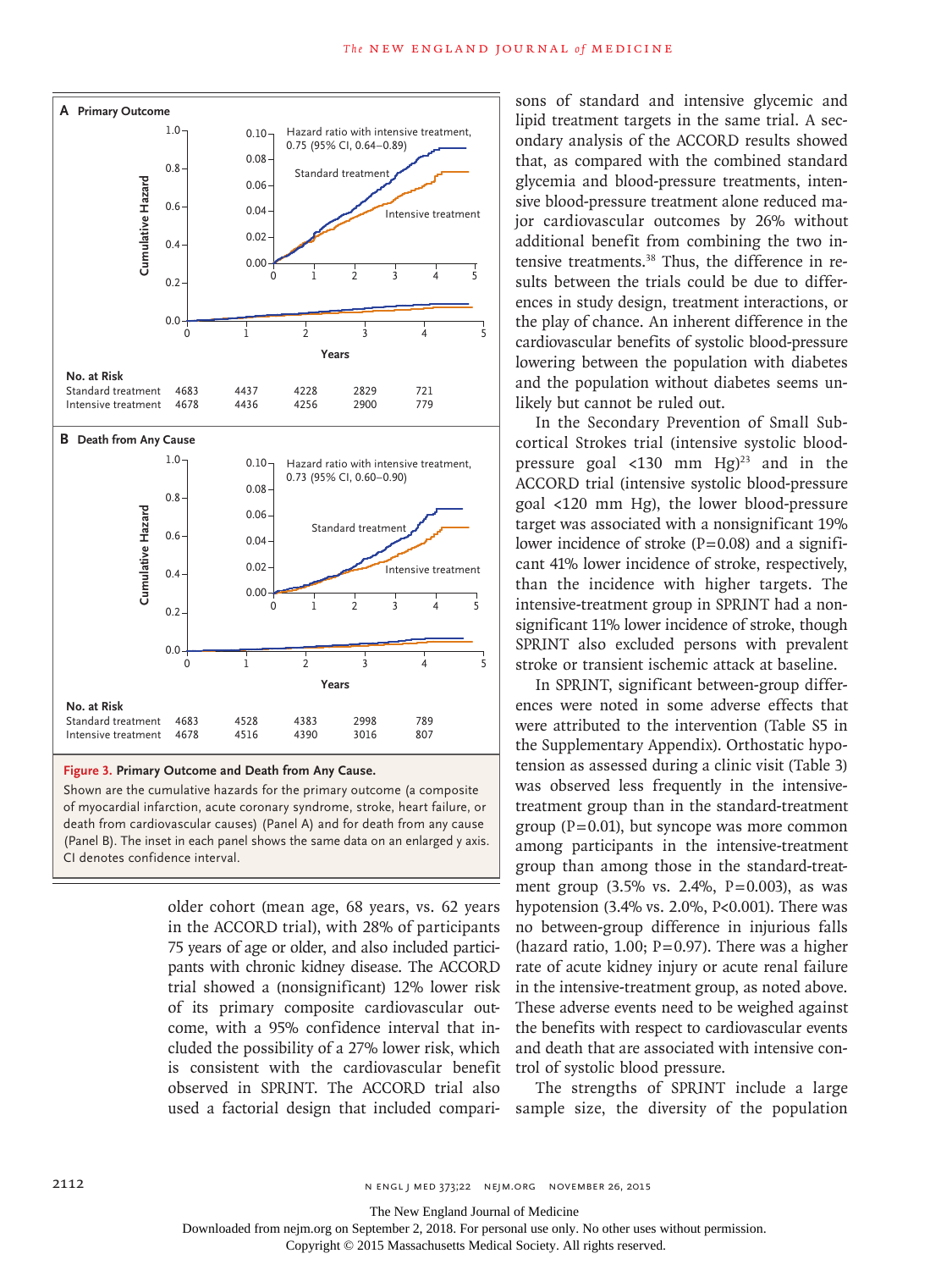

#### **Figure 4. Forest Plot of Primary Outcome According to Subgroups.**

The dashed vertical line represents the hazard ratio for the overall study population. The box sizes are proportional to the precision of the estimates (with larger boxes indicating a greater degree of precision). The subgroup of no previous chronic kidney disease (CKD) includes some participants with unknown CKD status at baseline. Black race includes Hispanic black and black as part of a multiracial identification.

(including a large proportion of patients 75 years of age or older), and its success in achieving the intended separation in systolic blood pressure between the two intervention groups throughout the trial. The lack of generalizability to populations not included in the study — such as persons with diabetes, those with prior stroke, and those younger than 50 years of age — is a limitation. It is also worth noting that we did not enroll older adults residing in nursing homes or assisted-living facilities. In addition, the effects of the lower blood pressure on the central nervous system and kidney cannot be reasonably interpreted until analysis of these end points has been completed.

The SPRINT results raise important practical issues. Hypertension control to a blood pressure of less than 140/90 mm Hg is achieved in only about 50% of the general population in the United States, which suggests that control to even that level is challenging.39 We excluded patients

with more severe hypertension, and control of systolic blood pressure to less than 120 mm Hg required, on average, one additional antihypertensive drug. In addition, the median systolic blood pressure in the intensive-treatment group was just above 120 mm Hg, which indicates that more than half the participants had a systolic blood pressure above the 120 mm Hg target. These observations suggest that achieving a systolic blood-pressure goal of less than 120 mm Hg in the overall population of patients with hypertension would be more demanding and time-consuming for both providers and patients than achieving a goal of 140 mm Hg, and would necessitate increased medication costs and clinic visits.

In conclusion, targeting a systolic blood pressure of less than 120 mm Hg, as compared with less than 140 mm Hg, in patients at high risk for cardiovascular events but without diabetes resulted in lower rates of fatal and nonfatal major

The New England Journal of Medicine

Downloaded from nejm.org on September 2, 2018. For personal use only. No other uses without permission.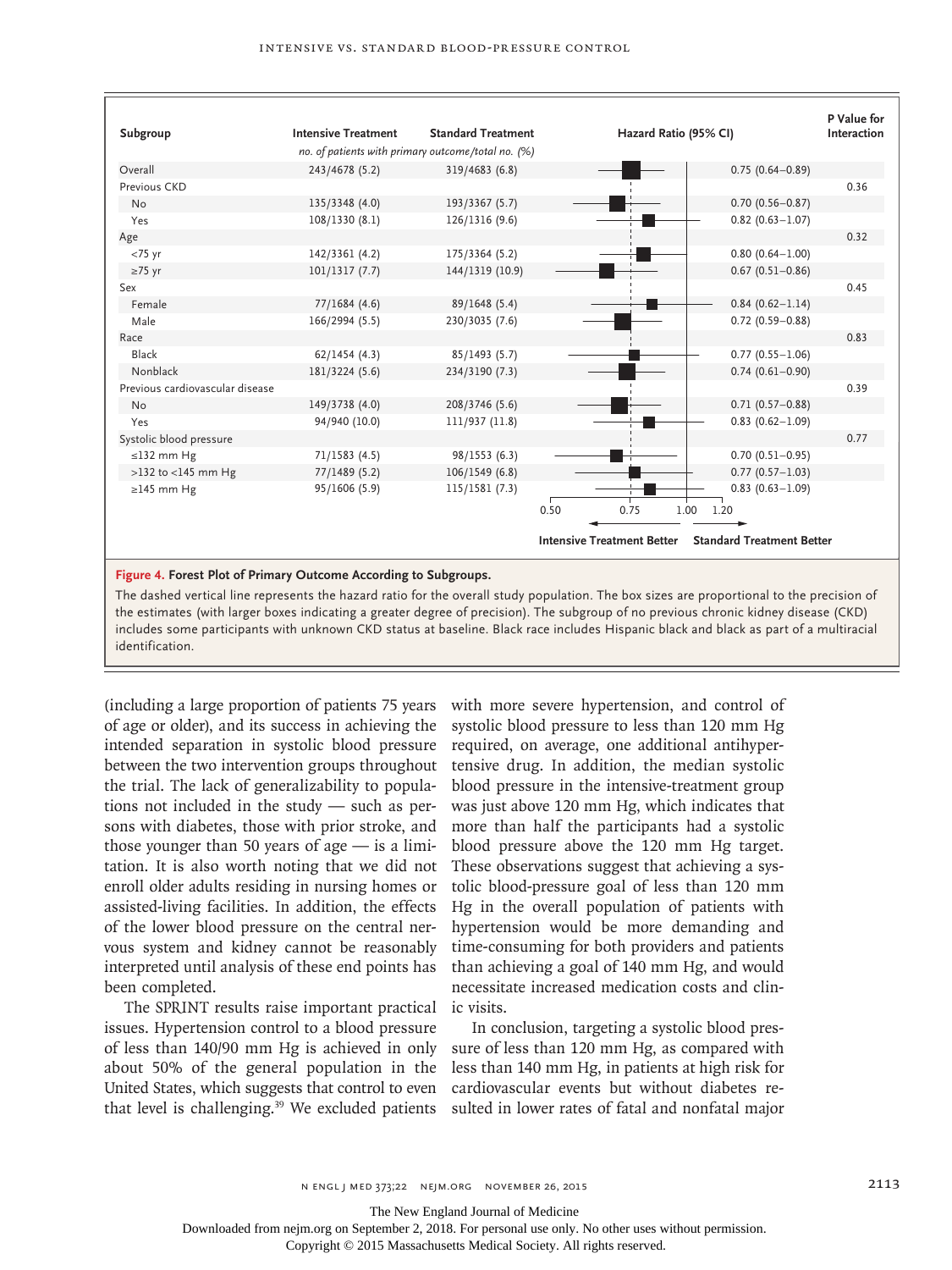| Table 3. Serious Adverse Events, Conditions of Interest, and Monitored Clinical Events. |                                            |                                           |                     |         |  |
|-----------------------------------------------------------------------------------------|--------------------------------------------|-------------------------------------------|---------------------|---------|--|
| Variable                                                                                | <b>Intensive Treatment</b><br>$(N = 4678)$ | <b>Standard Treatment</b><br>$(N = 4683)$ | <b>Hazard Ratio</b> | P Value |  |
|                                                                                         | no. of patients (%)                        |                                           |                     |         |  |
| Serious adverse event*                                                                  | 1793 (38.3)                                | 1736 (37.1)                               | 1.04                | 0.25    |  |
| Conditions of interest                                                                  |                                            |                                           |                     |         |  |
| Serious adverse event only                                                              |                                            |                                           |                     |         |  |
| Hypotension                                                                             | 110(2.4)                                   | 66 (1.4)                                  | 1.67                | 0.001   |  |
| Syncope                                                                                 | 107(2.3)                                   | 80(1.7)                                   | 1.33                | 0.05    |  |
| Bradycardia                                                                             | 87(1.9)                                    | 73(1.6)                                   | 1.19                | 0.28    |  |
| Electrolyte abnormality                                                                 | 144(3.1)                                   | 107(2.3)                                  | 1.35                | 0.02    |  |
| Injurious fall <sup>+</sup>                                                             | 105(2.2)                                   | 110(2.3)                                  | 0.95                | 0.71    |  |
| Acute kidney injury or acute renal failure:                                             | 193(4.1)                                   | 117(2.5)                                  | 1.66                | < 0.001 |  |
| Emergency department visit or serious adverse<br>event                                  |                                            |                                           |                     |         |  |
| Hypotension                                                                             | 158(3.4)                                   | 93(2.0)                                   | 1.70                | < 0.001 |  |
| Syncope                                                                                 | 163(3.5)                                   | 113(2.4)                                  | 1.44                | 0.003   |  |
| Bradycardia                                                                             | 104(2.2)                                   | 83(1.8)                                   | 1.25                | 0.13    |  |
| Electrolyte abnormality                                                                 | 177(3.8)                                   | 129(2.8)                                  | 1.38                | 0.006   |  |
| Injurious fall <sup>+</sup>                                                             | 334(7.1)                                   | 332(7.1)                                  | 1.00                | 0.97    |  |
| Acute kidney injury or acute renal failure:                                             | 204(4.4)                                   | 120(2.6)                                  | 1.71                | < 0.001 |  |
| Monitored clinical events                                                               |                                            |                                           |                     |         |  |
| Adverse laboratory measures                                                             |                                            |                                           |                     |         |  |
| Serum sodium <130 mmol/liter                                                            | 180(3.8)                                   | 100(2.1)                                  | 1.76                | < 0.001 |  |
| Serum sodium >150 mmol/liter                                                            | 6(0.1)                                     | $\mathbf{0}$                              |                     | 0.02    |  |
| Serum potassium <3.0 mmol/liter                                                         | 114(2.4)                                   | 74(1.6)                                   | 1.50                | 0.006   |  |
| Serum potassium > 5.5 mmol/liter                                                        | 176(3.8)                                   | 171(3.7)                                  | 1.00                | 0.97    |  |
| Orthostatic hypotension¶                                                                |                                            |                                           |                     |         |  |
| Alone                                                                                   | 777 (16.6)                                 | 857 (18.3)                                | 0.88                | 0.01    |  |
| With dizziness                                                                          | 62(1.3)                                    | 71(1.5)                                   | 0.85                | 0.35    |  |

\* A serious adverse event was defined as an event that was fatal or life-threatening, that resulted in clinically significant or persistent disability, that required or prolonged a hospitalization, or that was judged by the investigator to represent a clinically significant hazard or harm to the participant that might require medical or surgical intervention to prevent one of the other events listed above.

† An injurious fall was defined as a fall that resulted in evaluation in an emergency department or that resulted in hospitalization.

‡ Acute kidney injury or acute renal failure were coded if the diagnosis was listed in the hospital discharge summary and was believed by the safety officer to be one of the top three reasons for admission or continued hospitalization. A few cases of acute kidney injury were noted in an emergency department if the participant presented for one of the other conditions of interest.

§ Adverse laboratory measures were detected on routine or unscheduled tests; routine laboratory tests were performed at 1 month, then quarterly during the first year, then every 6 months.

¶ Orthostatic hypertension was defined as a drop in systolic blood pressure of at least 20 mm Hg or in diastolic blood pressure of at least 10 mm Hg at 1 minute after the participant stood up, as compared with the value obtained when the participant was seated. Standing blood pressures were measured at screening, baseline, 1 month, 6 months, 12 months, and yearly thereafter. Participants were asked if they felt dizzy at the time the orthostatic measure was taken.

> cardiovascular events and death from any cause. However, some adverse events occurred significantly more frequently with the lower target.

> The content is solely the responsibility of the authors and does not necessarily represent the official views of the National

Institutes of Health (NIH), the Department of Veterans Affairs, or the U.S. Government.

Supported by contracts (HHSN268200900040C,<br>HHSN268200900046C, HHSN268200900047C, HHSN268200900047C, HHSN268200900048C, and HHSN268200900049C) and an interagency agreement (A-HL-13-002-001) from the NIH, including the National Heart, Lung, and Blood Institute (NHLBI), the Na-

2114 **NET STATES 2008** NEWSLIMED 373;22 NEIM.ORG NOVEMBER 26, 2015

The New England Journal of Medicine

Downloaded from nejm.org on September 2, 2018. For personal use only. No other uses without permission.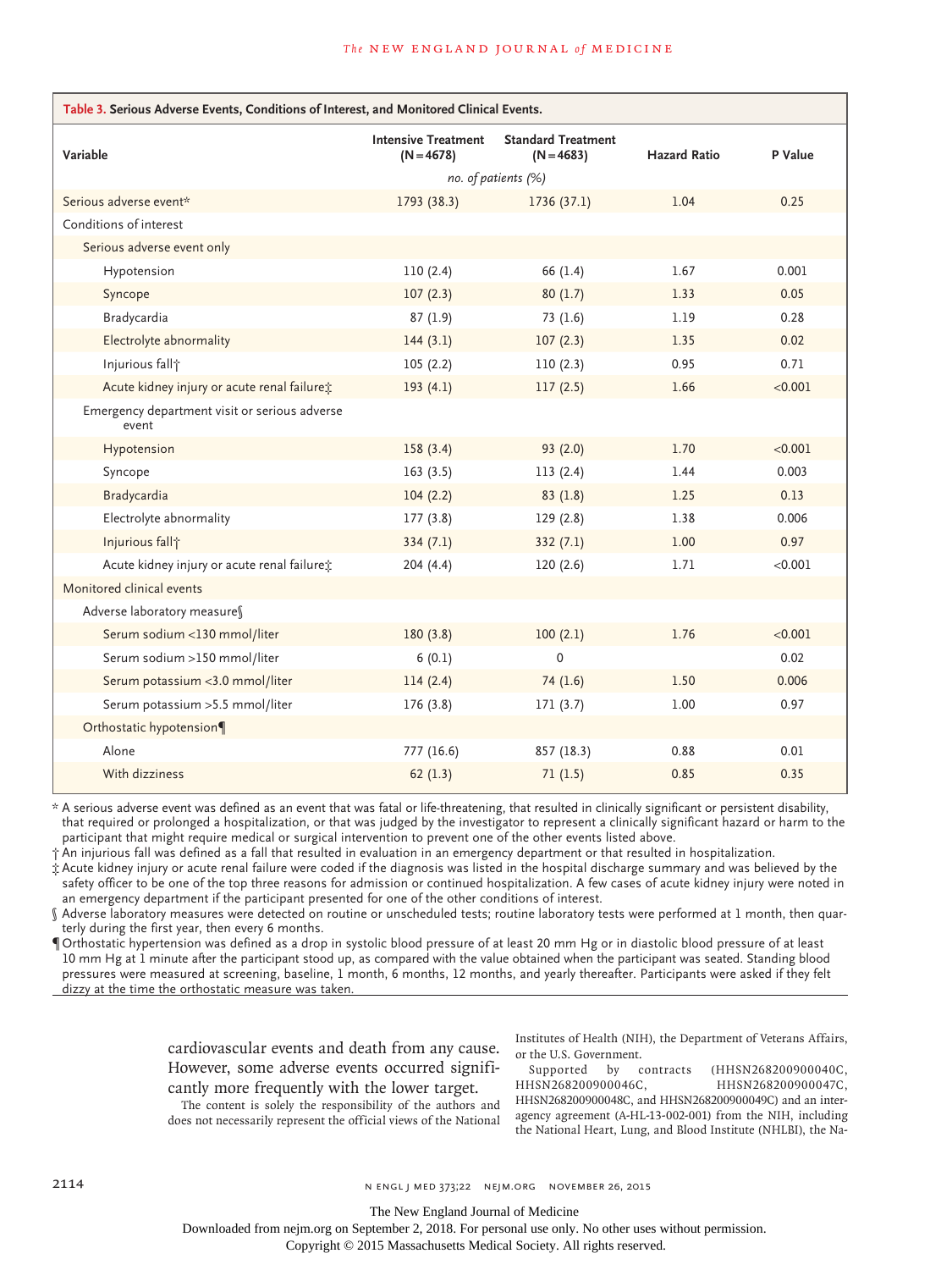tional Institute of Diabetes and Digestive and Kidney Diseases, the National Institute on Aging, and the National Institute of Neurological Disorders and Stroke. Several study sites were supported by Clinical and Translational Science Awards funded by the National Center for Advancing Translational Sciences of the NIH (Case Western Reserve University: UL1TR000439; Ohio State University: UL1RR025755; University of Pennsylvania: UL1RR024134 and UL1TR000003; Boston University: UL1RR025771; Stanford University: UL1TR000093; Tufts University: UL1RR025752, UL1TR000073, and UL1TR001064; University of Illinois: UL1TR000050; University of Pittsburgh: UL1TR000005; University of Texas Southwestern: 9U54TR000017-06; University

of Utah: UL1TR000105-05; Vanderbilt University: UL1TR000445; George Washington University: UL1TR000075; University of California, Davis: UL1TR000002; University of Florida: UL1TR000064; University of Michigan: UL1TR000433; and Tulane University: P30GM103337 COBRE Award NIGMS). The trial was also supported in part with respect to resources and the use of facilities by the Department of Veterans Affairs.

Disclosure forms provided by the authors are available with the full text of this article at NEJM.org.

We thank the study participants, without whom this trial would not have been possible.

#### **Appendix**

The affiliations of the members of the writing group are as follows: the Division of Nephrology and Hypertension, University Hospitals Case Medical Center, Case Western Reserve University (J.T.W., M.R.), and Division of Nephrology and Hypertension, Louis Stokes Cleveland Veterans Affairs (VA) Medical Center (M.R.), Cleveland; Sticht Center on Aging (J.D.W., K.M.S.), Section on Nephrology (M.V.R.), and Department of Biostatistical Sciences (D.M.R., W.T.A.), Wake Forest School of Medicine, Winston-Salem, NC; Department of Epidemiology, Tulane University School of Public Health and Tropical Medicine, New Orleans (P.K.W.); Clinical Applications and Prevention Branch, National Heart, Lung, and Blood Institute (J.K.S., L.J.F., J.A.C.), and Division of Kidney, Urologic, and Hematologic Diseases, National Institute of Diabetes and Digestive and Kidney Diseases (P.L.K.), Bethesda, MD; Divisions of Cardiovascular Diseases (S.O.) and Preventive Medicine (C.E.L.), University of Alabama at Birmingham, Birmingham; Department of Preventive Medicine, University of Tennessee Health Science Center (K.C.J.), and the Preventive Medicine Section, VA Medical Center (W.C.C.), Memphis; School of Public Health, University of Colorado, Aurora (D.C.G.); and Division of Nephrology and Hypertension, University of Utah, Salt Lake City (A.K.C.).

#### **References**

**1.** Kearney PM, Whelton M, Reynolds K, Muntner P, Whelton PK, He J. Global burden of hypertension: analysis of worldwide data. Lancet 2005;365:217-23.

**2.** Go AS, Mozaffarian D, Roger VL, et al. Heart disease and stroke statistics — 2014 update: a report from the American Heart Association. Circulation 2014;129(3): e28-292.

**3.** Franklin SS. Cardiovascular risks related to increased diastolic, systolic and pulse pressure: an epidemiologist's point of view. Pathol Biol (Paris) 1999;47:594- 603.

**4.** Franklin SS, Jacobs MJ, Wong ND, L'Italien GJ, Lapuerta P. Predominance of isolated systolic hypertension among middle-aged and elderly US hypertensives: analysis based on National Health and Nutrition Examination Survey (NHANES) III. Hypertension 2001;37:869- 74.

**5.** Chobanian AV, Bakris GL, Black HR, et al. The seventh report of the Joint National Committee on Prevention, Detection, Evaluation, and Treatment of High Blood Pressure: the JNC 7 Report. JAMA 2003;289:2560-72.

**6.** Collins R, Peto R, MacMahon S, et al. Blood pressure, stroke, and coronary heart disease. 2. Short-term reductions in blood pressure: overview of randomised drug trials in their epidemiological context. Lancet 1990;335:827-38.

**7.** Hsu CY, McCulloch CE, Darbinian J, Go AS, Iribarren C. Elevated blood pressure and risk of end-stage renal disease in subjects without baseline kidney disease. Arch Intern Med 2005;165:923-8.

**8.** Levy D, Larson MG, Vasan RS, Kannel

WB, Ho KK. The progression from hypertension to congestive heart failure. JAMA 1996;275:1557-62.

**9.** MacMahon S, Peto R, Cutler J, et al. Blood pressure, stroke, and coronary heart disease. Part 1: prolonged differences in blood pressure: prospective observational studies corrected for the regression dilution bias. Lancet 1990;335: 765-74.

**10.** Lewington S, Clarke R, Qizilbash N, Peto R, Collins R. Age-specific relevance of usual blood pressure to vascular mortality: a meta-analysis of individual data for one million adults in 61 prospective studies. Lancet 2002;360:1903-13.

**11.** Staessen JA, Fagard R, Thijs L, et al. Randomised double-blind comparison of placebo and active treatment for older patients with isolated systolic hypertension. Lancet 1997;350:757-64.

**12.** Vasan RS, Larson MG, Leip EP, et al. Impact of high-normal blood pressure on the risk of cardiovascular disease. N Engl J Med 2001;345:1291-7.

**13.** Sundström J, Arima H, Jackson R, et al. Effects of blood pressure reduction in mild hypertension: a systematic review and meta-analysis. Ann Intern Med 2015; 162:184-91.

**14.** Lim SS, Vos T, Flaxman AD, et al. A comparative risk assessment of burden of disease and injury attributable to 67 risk factors and risk factor clusters in 21 regions, 1990-2010: a systematic analysis for the Global Burden of Disease Study 2010. Lancet 2012;380:2224-60.

**15.** Neal B, MacMahon S, Chapman N. Effects of ACE inhibitors, calcium antagonists, and other blood-pressure-lowering drugs: results of prospectively designed overviews of randomised trials. Lancet 2000;356:1955-64.

**16.** Psaty BM, Smith NL, Siscovick DS, et al. Health outcomes associated with antihypertensive therapies used as first-line agents: asystematic review and metaanalysis. JAMA 1997;277:739-45.

**17.** SHEP Cooperative Research Group. Prevention of stroke by antihypertensive drug treatment in older persons with isolated systolic hypertension: final results of the Systolic Hypertension in the Elderly Program (SHEP). JAMA 1991;265:3255- 64.

**18.** Beckett NS, Peters R, Fletcher AE, et al. Treatment of hypertension in patients 80 years of age or older. N Engl J Med 2008;358:1887-98.

**19.** JATOS Study Group. Principal results of the Japanese trial to assess optimal systolic blood pressure in elderly hypertensive patients (JATOS). Hypertens Res 2008; 31:2115-27.

**20.** Ogihara T, Saruta T, Rakugi H, et al. Target blood pressure for treatment of isolated systolic hypertension in the elderly: Valsartan in Elderly Isolated Systolic Hypertension study. Hypertension 2010; 56:196-202.

**21.** Verdecchia P, Staessen JA, Angeli F, et al. Usual versus tight control of systolic blood pressure in non-diabetic patients with hypertension (Cardio-Sis): an openlabel randomised trial. Lancet 2009;374: 525-33.

**22.** Cushman WC, Evans GW, Byington RP, et al. Effects of intensive blood-pressure control in type 2 diabetes mellitus. N Engl J Med 2010;362:1575-85.

n engl j med 373;22 nejm.org November 26, 2015 2115

The New England Journal of Medicine

Downloaded from nejm.org on September 2, 2018. For personal use only. No other uses without permission.